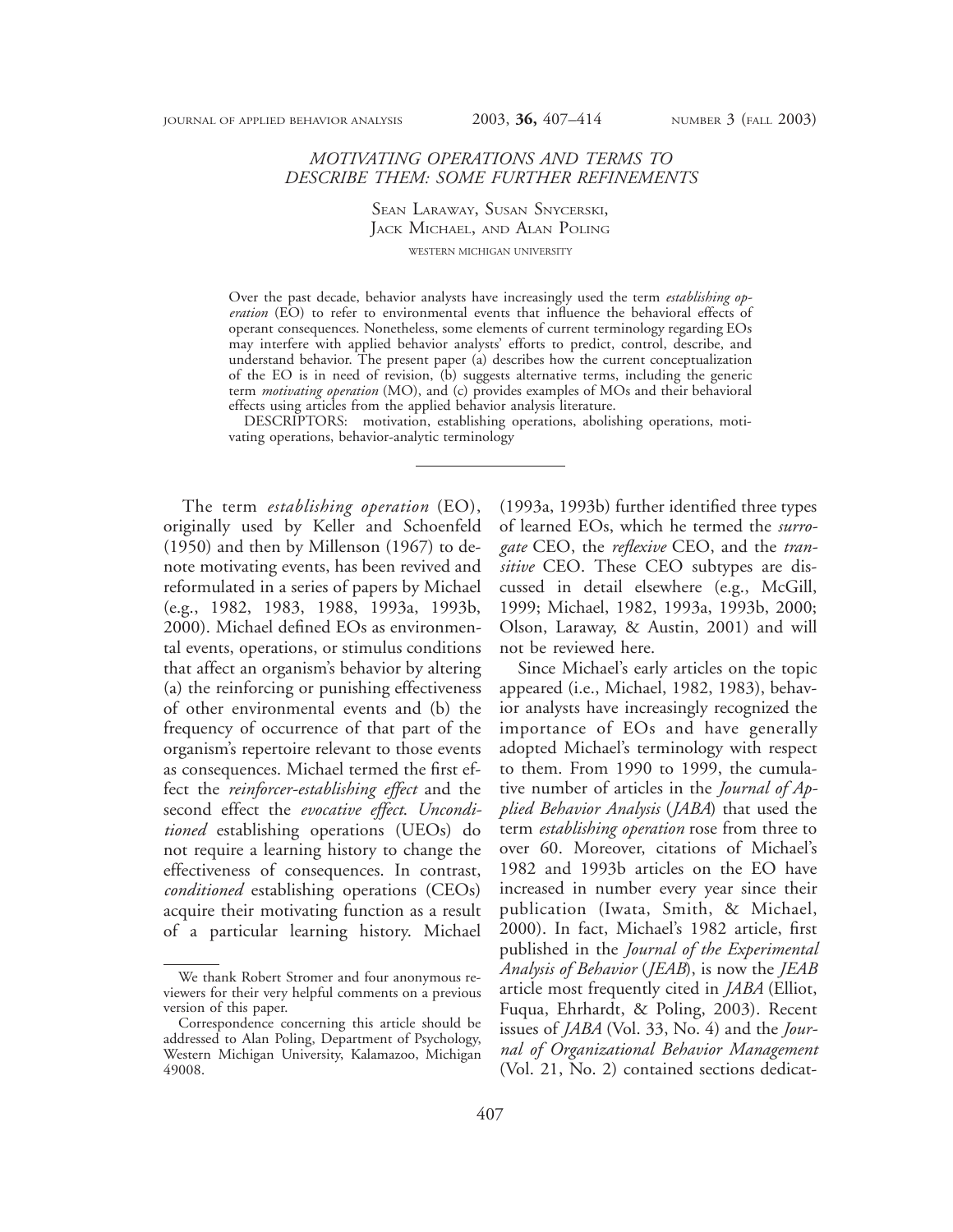ed to the EO. The EO concept has also been discussed in several other publications (e.g., Agnew, 1998; Biglan, 1995; Blakely & Schlinger, 1987; Chase & Hyten, 1985; Dougher & Hackbert, 2000; Guerin, 1994; Hall & Sundberg, 1987; Klatt & Morris, 2001; Lamarre & Holland, 1985; Lohrmann-O'Rourke & Yurman, 2001; Poling, 1986; Poling & Byrne, 2000; Schlinger & Blakely, 1987; Schlinger & Poling, 1998; Sigafoos, 1999; Wilder & Carr, 1998). The EO concept has even appeared in non-English-language journals. For example, da Cunha (1995) and Miguel (2000) translated the EO concept into Portuguese. In short, the EO concept has thus become the foremost behavior-analytic approach to motivation, and behavior analysts who work in a variety of applied settings have increasingly used the concept in their analyses and interventions. Interestingly, the EO concept has not received much attention in the basic literature (for exceptions, see Ailing, 1991; da Cunha, 1993; Hixson, 1995; McPherson & Osborne, 1986, 1988).

The EO concept has provided behavior analysts with a useful way to describe an important class of operant controlling variables. Nevertheless, some elements of current EO terminology may interfere with applied behavior analysts' efforts to predict, control, describe, and understand behavior. One purpose of the present paper is to consider how certain terms historically used in discussions of EOs do not precisely describe the behavioral effects of motivating events. A second purpose is to provide, when necessary, alternative terms, including the omnibus term, *motivating operation* (MO). A third purpose is to describe MOs and their behavioral effects using examples relevant to applied behavior analysts. Although the issues discussed herein are pertinent to the general behavior-analytic community, we believe that refinements in the EO concept is of particular interest to the readers of *JABA*. Put sim-

ply, most research on the EO has been published in *JABA*. Given the recent increase in interest in the EO concept demonstrated by applied behavior analysts, *JABA* readers seem to be the natural audience for the changes in EO concept proposed in this paper. In addition, we believe that the MO concept presented herein will improve the analysis and treatment of behavior in applied settings.

# *Not All Motivating Events Are Establishing Operations*

One possible limitation of current terminology stems from using *establishing operation* as an omnibus term for all operations that have motivational effects. The term *establishing* implies only an increase in the effectiveness of a consequence as a reinforcer or punisher, yet many motivating variables *decrease* the effectiveness of consequences. For example, researchers have found that time-based presentation of attention (as in so-called noncontingent reinforcement procedures) reduced the reinforcing effectiveness of attention (e.g., Berg et al., 2000; Fischer, Iwata, & Worsdell, 1997), although time-based schedules likely have other behavioral effects as well. Similarly, Northup, Fusilier, Swanson, Roane, and Borrero (1997) found that, in some participants, the stimulant drug methylphenidate *decreased* the reinforcing effectiveness of coupons exchangeable for edible items. This effect is consistent with the decrease in food consumption generally produced by stimulant drugs (Julien, 2001). Using current terminology, the interventions used in these studies would be termed EOs, even though they reduced the effectiveness of the reinforcers involved.

Michael (1982, 1983, 1993b) recognized the problem of using *establishing operation* as an omnibus term but stated that it was inconvenient to introduce the complementary term *abolishing operation* (AO; see also Mc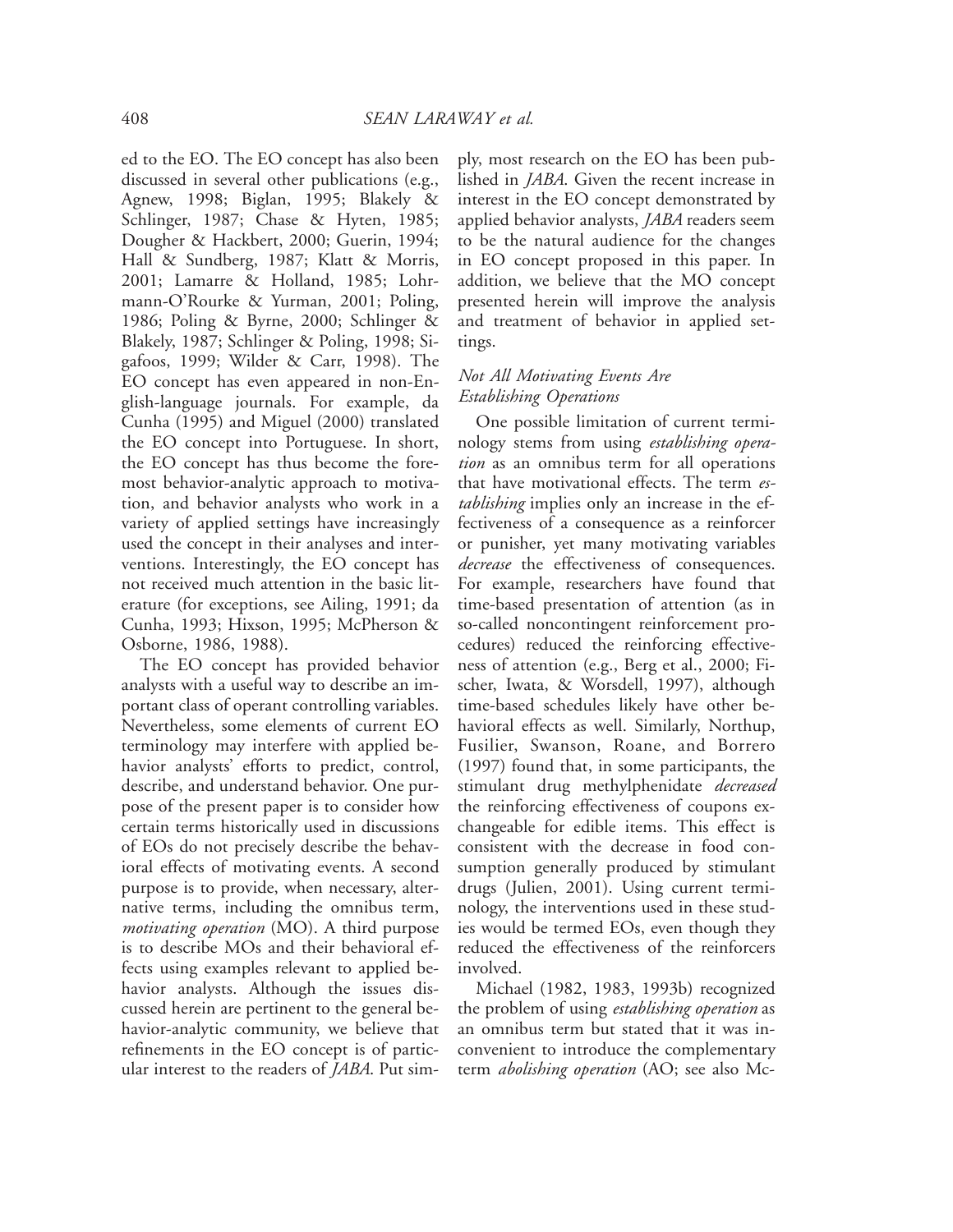Gill, 1999, p. 394). Instead, Michael (1982) suggested that '' 'establishing' should be taken to be short for 'establishing or abolishing' '' (p. 151). In practice, using the same term to refer to events that either increase or decrease the effectiveness of consequences seems illogical and may lead behavior analysts to neglect operations with abolishing effects (Poling, 2001). Hence, behavior analysts should consider using AO to refer to any event that decreases the effectiveness of a given consequence, EO to refer to any event that increases the effectiveness of a given consequence, and MO as an omnibus term that subsumes both AOs and EOs. This suggested terminology will be used throughout the remainder of this paper.

Using the new terminology, time-based presentations of attention in Fischer, Iwata, and Worsdell (1997) and Berg et al. (2000) could be considered AOs for attention, as would methylphenidate (with respect to coupons exchangeable for edible items) in Northup et al. (1997). As these studies demonstrate, AOs play an important role in applied behavior analysis, and treatments for aberrant behavior sometimes involve AO manipulations (e.g., Fischer, Iwata, & Mazaleski, 1997; Hagopian, Fisher, & Legacy, 1994; Vollmer, Marcus, & Ringdahl, 1995). For example, many pharmacotherapies for drug abuse function as AOs for drug reinforcers (see Schuster, 1986). As a case in point, research with humans has demonstrated that the opiate drug buprenorphine (Subutex) reduces the reinforcing effectiveness of other opiate agonists (e.g., morphine, heroin) by producing subjective effects similar to opiate agonists and by blocking the subjective effects of opiate drugs administered concurrently (Mello, Mendelson, & Kuehnle, 1982). Mello et al. found that, relative to placebo, buprenorphine reduced male heroin users' choices for heroin at doses that did not affect choices for money. Because of the drug's AO effects, the Food and

Drug Administration (2002) recently approved buprenorphine as a treatment for opiate dependence. The terminology suggested in this paper explicitly describes the AO functions of time-based schedules, methylphenidate, and buprenorphine, whereas the current terminology does not.

### *MOs May Affect Multiple Behaviors*

The results of basic and applied research support the judgment that a given stimulus can have multiple behavioral functions (e.g., Michael, 1988). In attempts to identify a behavior's controlling variables, applied behavior analysts should be aware that a given MO is likely to affect many behaviors and a given behavior is likely to be affected by many MOs (Poling, 2001). In Northup et al. (1997), methylphenidate functioned as an AO for food-related coupons and as an EO for coupons related to activity reinforcers. Horner, Day, and Day (1997) examined the motivating effects of neutralizing routines on problem behaviors exhibited by boys with developmental disabilities. They found that various events, such as delaying a planned activity or sleep deprivation, could have multiple motivating functions. In 1 participant, sleep deprivation reduced the value of staff praise as a reinforcer (i.e., it functioned as an AO for praise) and increased the value of immediate access to edible items as a reinforcer (i.e., it functioned as an EO for edible items).

Northup et al. (1997) and Horner et al. (1997) demonstrated that MOs can have multiple, and sometimes simultaneous, motivating effects. Thus, treatments that involve MO manipulations may change alternative behaviors in addition to target behaviors. Using a relatively dense time-based schedule, Goh, Iwata, and DeLeon (2000) delivered reinforcers that maintained self-injurious behavior while they concurrently attempted to train appropriate alternative behaviors, specifically mands, using the same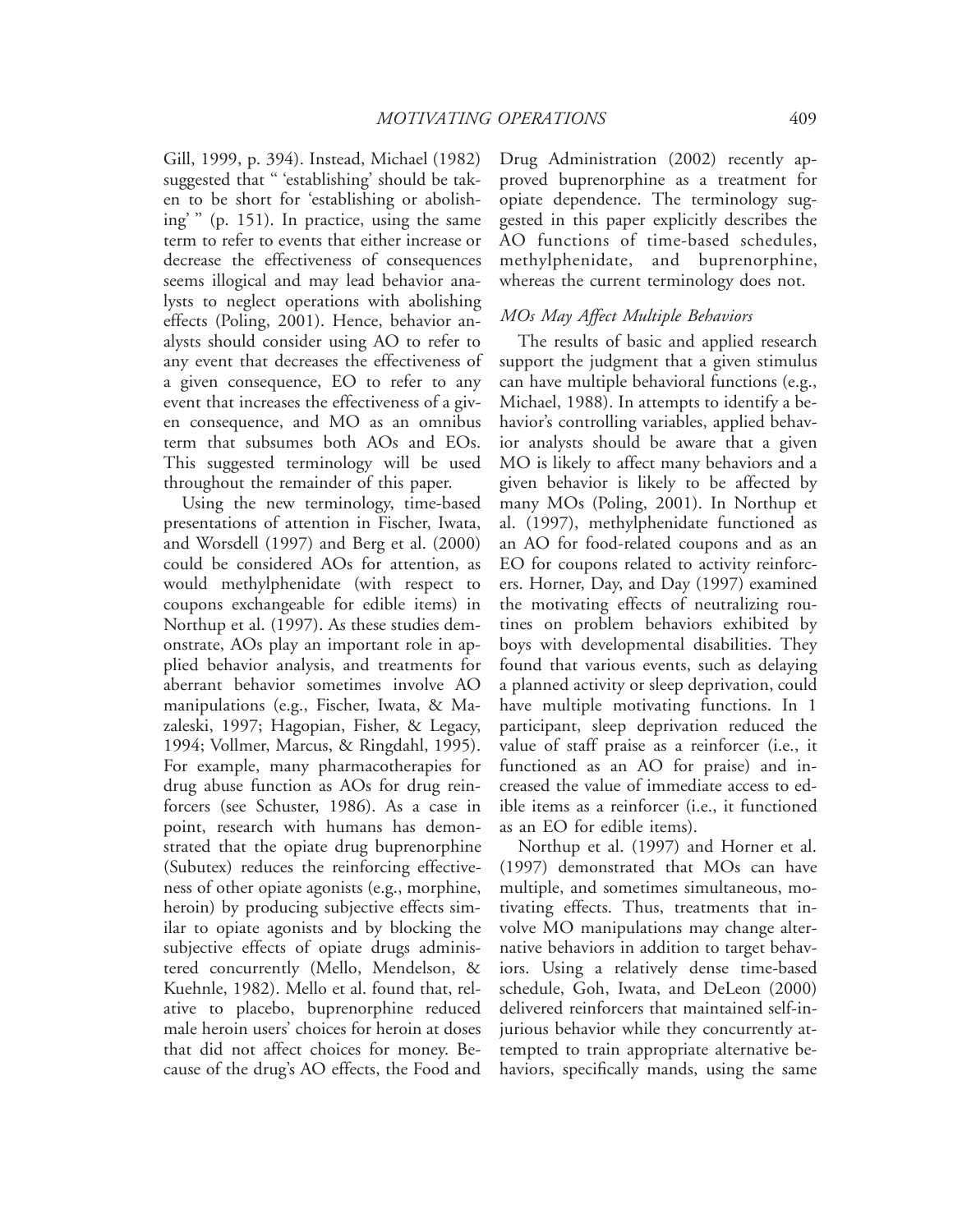reinforcers. The time-based schedule reduced the rate of self-injurious behavior but also interfered with the acquisition of mands, and this schedule appears to have functioned as an AO for the reinforcers, thereby preventing them from strengthening mands.

### *MOs Influence Punishers, Too*

To date, most discussions of MOs have focused on EOs for reinforcement, although MOs also include EOs and AOs for punishment. As with reinforcing events, the capacity of events to function as punishers depends on MOs. Specific examples of such MOs are rare in the applied literature, because most applied studies of MOs have focused on MOs for reinforcement. Nevertheless, some common behavioral interventions that involve punishing consequences rely on MOs for their effectiveness. Consider, for example, a study by Foxx and Shapiro (1978). These researchers investigated the effects of the time-out ribbon, a form of nonexclusionary time-out, on the misbehavior of boys with mental retardation. Boys were given different-colored ribbons to wear. As long as a boy behaved appropriately, he was allowed to continue wearing his ribbon, which signaled that reinforcers, such as edible items, were available for his good behavior. If a boy behaved inappropriately, he temporarily lost his ribbon and could not earn reinforcers for 3 min and until he stopped misbehaving.

The removal of the time-out ribbon substantially reduced the percentage of intervals in which misbehavior occurred. That is, removal of the time-out ribbon functioned as a punishing event. The capacity for ribbon loss to punish misbehavior was due to the ribbon's relation to currently effective reinforcers (e.g., edible items) that were available when the boys possessed the ribbon. If the ribbon did not signal that effective reinforcers were available, ribbon loss would not have reduced behavior. Indeed, Solnick, Rincover, and Peterson (1977) found that for time-out to function as a punishing event, the time-in situation must provide a relatively high density of effective reinforcing events. Such events are effective as reinforcers because of the action of their relevant EOs (e.g., food deprivation for edible reinforcers). Thus, the EOs for the programmed reinforcers in time-in also established the punishing effectiveness of ribbon loss (i.e., functioned as EOs for ribbon loss as a punishing event) and abated misbehaviors that resulted in ribbon loss. Conversely, AOs that reduced the effectiveness of the programmed reinforcers (e.g., food satiation for edible items) would also reduce the punishing effectiveness of ribbon loss and increase the likelihood of misbehaviors that resulted in ribbon loss.

Other authors have noted that the punishing effectiveness of time-out depends on the effectiveness of reinforcers in time-in (e.g., Alberto & Troutman, 1990, p. 276; Cooper, Heron, & Heward, 1987, p. 450), and a similar principle operates in token economies that incorporate response-cost procedures. If the putative back-up reinforcers are not currently effective, loss of tokens (i.e., the loss of the opportunity to acquire the back-up ''reinforcers'') would not effectively control behavior. In commonsense terms, losing the opportunity to earn a consequence is only important if you currently "want" that consequence. Therefore, MOs that increase the reinforcing effectiveness of particular objects or events also increase the punishing effectiveness of making those objects or events unavailable (i.e., time-out) or of removing them (i.e., response cost). As this example illustrates, a single environmental event can have multiple and simultaneous motivating effects.

#### *The Defining Effects of MOs*

Another potential limitation of current terminology involves the names for the two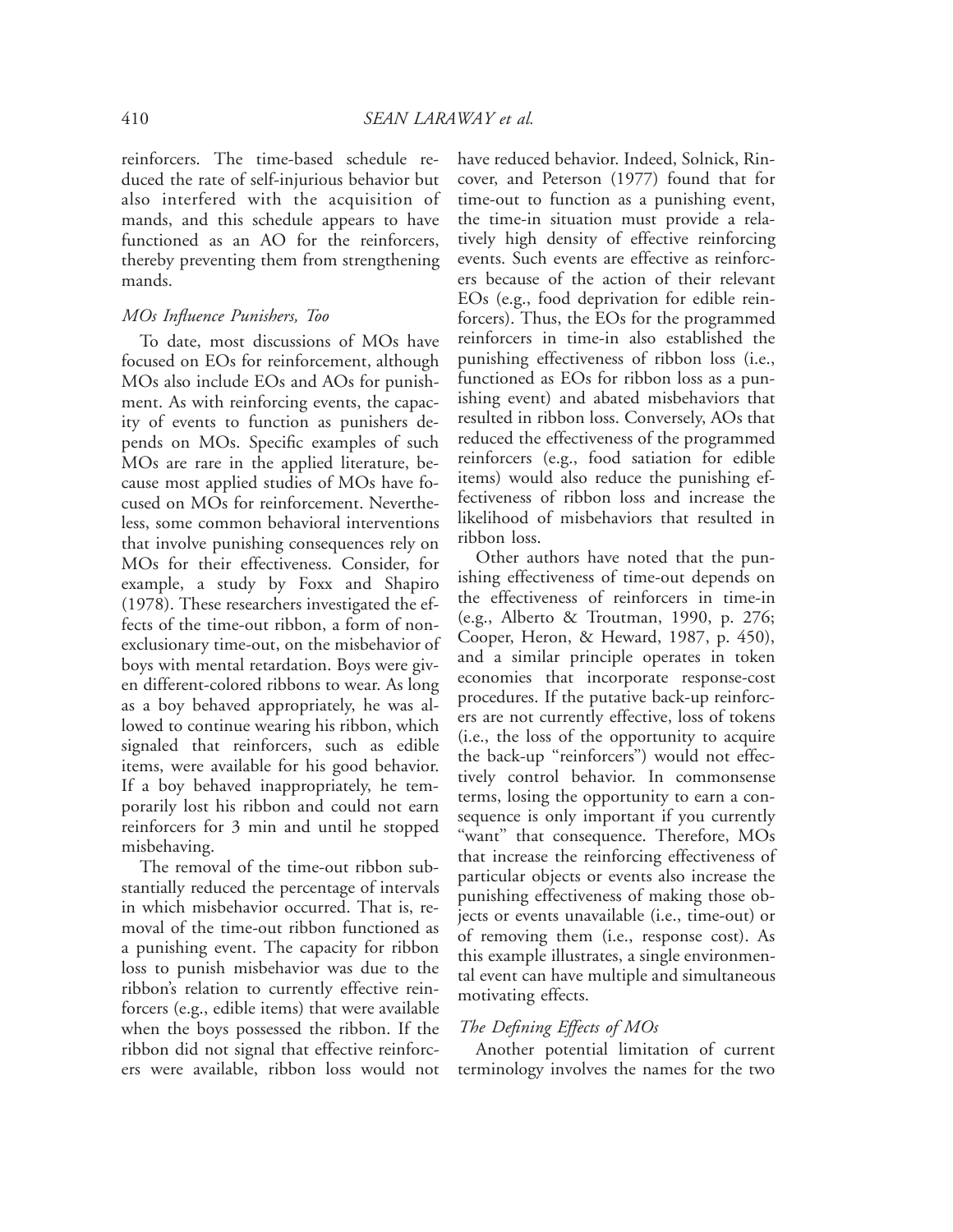effects that heretofore have defined MOs, that is, the reinforcer-establishing effect and the evocative effect. Whereas these two terms are often used to define the effects of all MOs, in fact, these terms actually name the specific behavioral effects of one subtype of MO, namely, one that establishes the reinforcing effectiveness of some event and evokes responses related to that event as a consequence. But, as stated previously, MOs can establish *and* abolish the effectiveness of reinforcers *and* punishers. To refer to both increases and decreases in the effectiveness of both reinforcers and punishers as *reinforcerestablishing* effects seems problematic.

Consider again the effect of time-based presentation of attention on the subsequent reinforcing effectiveness of attention. Under current terminology, this effect would be called a *reinforcer-establishing effect*, even though time-based attention abolished the effectiveness of attention as a reinforcer. Behavior analysts should consider using *valuealtering effect* to replace *reinforcer-establishing effect* as a generic description of a change in the effectiveness (i.e., value) of any operant consequence. Value-altering effects comprise the (a) reinforcer-establishing, (b) reinforcerabolishing, (c) punisher-establishing, and (d) punisher-abolishing effects of MOs. It should be noted that the effectiveness of consequences is sometimes a relatively continuous variable, with minimum, intermediate, and maximum values possible. Thus, EOs shift a consequence's effectiveness toward the maximally effective end of the continuum and AOs shift a consequence's effectiveness toward the minimally effective end of the continuum. In Fischer, Iwata, and Worsdell (1997), Berg et al. (2000), and Northup et al. (1997), presentation of noncontingent attention and administration of methylphenidate would be said to have reinforcer-abolishing effects.

With respect to the second generic effect of MOs (i.e., the evocative effect), one

change merits consideration. Because MOs can increase *or* decrease responding, it seems imprecise to use *evocative effect* to refer to both kinds of changes. Michael (1983) noted this imprecision:

The term [evoke] is somewhat unsatisfactory, however, in suggesting only an increase, since some of the relations that will be considered evocative involve decreases. *Evocative* or *suppressive* would actually be more accurate but also more cumbersome, so for now let us assign to *evoke* and *evocative* a bidirectional implication. (p. 19)

Instead of using *evocative effect* in the bidirectional sense advocated by Michael, in the interest of accuracy, behavior analysts should consider using *behavior-altering effect* as a generic description of MOs' effects on behavior. We have suggested elsewhere (Laraway, Snycerski, Michael, & Poling, 2001/2002) that behavior analysts (a) use the verb *evoke* to describe an increase and the verb *abate* to describe a decrease in responding due to the action of antecedents and (b) denote the former an *evocative effect* and the latter an *abative effect.* EOs for reinforcers have evocative effects, as do AOs for punishers. AOs for reinforcers have abative effects, as do EOs for punishers. Thus, in Northup et al. (1997) methylphenidate had an abative effect on responding maintained by coupons exchangeable for edible items, and in Mello et al. (1982) buprenorphine had an abative effect on heroin self-administration.

A third effect of MOs mentioned by Michael (1993a, 1993b) is that they modify the evocative effects of discriminative stimuli. MOs influence discriminative stimuli (a) by making reinforcement and punishment possible, thereby making discrimination training possible, and (b) by changing the control over behavior exerted by previously established discriminative stimuli. Discrimination training relies on the processes of differential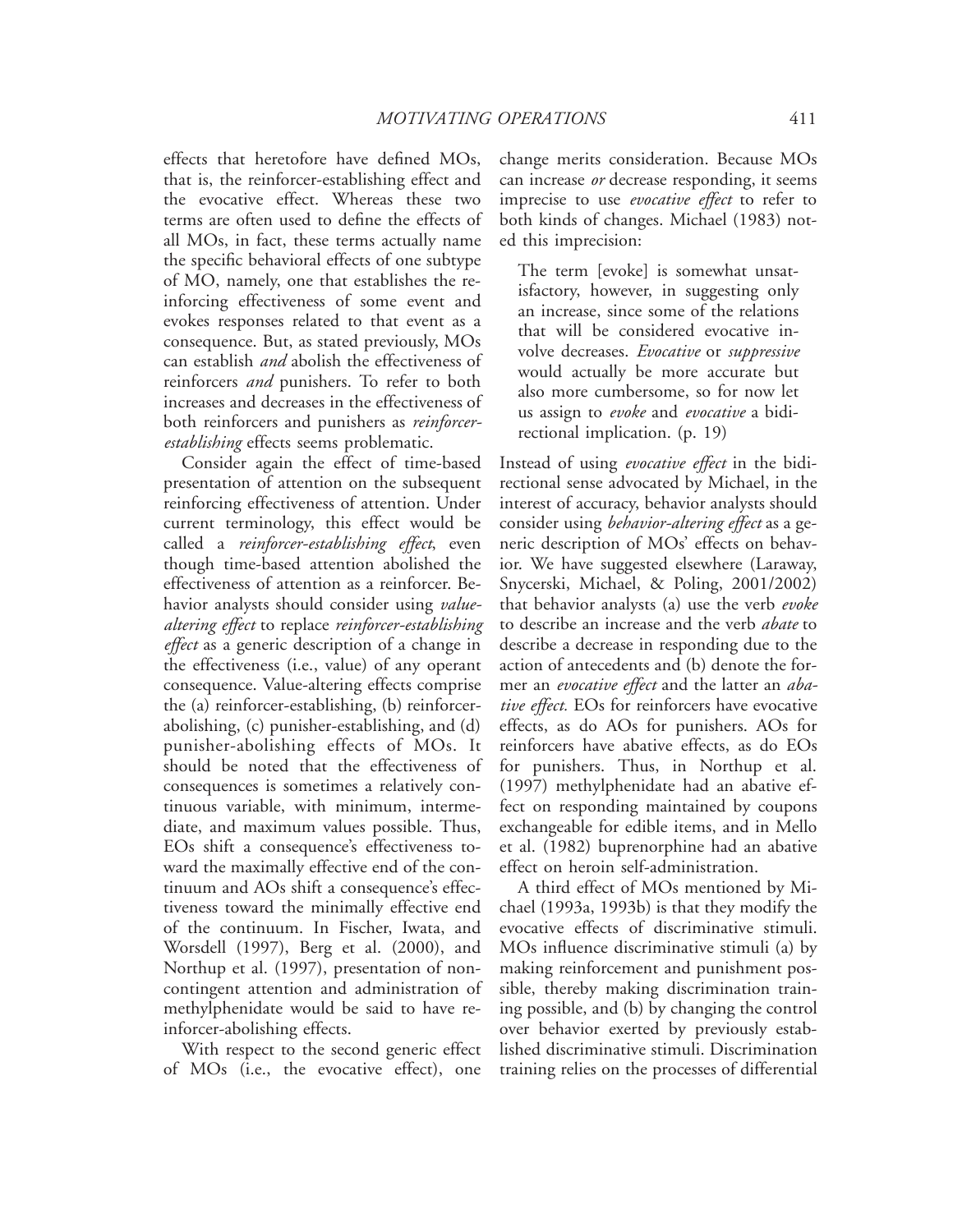reinforcement or punishment, which, of course, require effective consequences. Once a discriminative stimulus has been developed, the behavioral effects of that stimulus will be seen only when an MO is in effect. Thus, the behavior-altering effects of MOs may depend on the presence of relevant discriminative stimuli. This was demonstrated by Horner et al. (1997), who found that the probability of boys' engaging in a problem behavior was higher when an MO and a discriminative stimulus were presented together than when either of these antecedents were presented alone, in which case the probability of problem behavior remained at near zero. The behavior-altering effect of MOs, then, involves the direct effects of a given MO on behavior combined with the MO's effects on the ability of discriminative stimuli to control behavior (Michael, 1993a, 1993b).

# *Summary of Motivating Operations and Their Effects*

In sum, MOs have two defining effects. They alter (a) the effectiveness of reinforcers or punishers (the value-altering effect) and (b) the frequency of operant response classes related to those consequences (the behavioraltering effect). The *value-altering effect*, as a generic term, subsumes the following specific effects of MOs: (a) the reinforcer-establishing effect, (b) the reinforcer-abolishing effect, (c) the punisher-establishing effect, and (d) the punisher-abolishing effect. Based on the different value-altering effects, we can distinguish four MO subtypes: (a) EOs related to reinforcement, (b) AOs related to reinforcement, (c) EOs related to punishment, and (d) AOs related to punishment. Again, establishing operations make reinforcers and punishers more effective, and abolishing operations make reinforcers and punishers less effective. The *behavior-altering effect*, as a generic term, subsumes two effects of MOs: (a) the evocative effect and (b) the

abative effect. The evocative effect represents an increase in responding, and the abative effect represents a decrease in responding. In many natural and laboratory (particularly free-operant) situations, researchers may have trouble disentangling the value- and behavior-altering effects of a given MO because consequences often occur while the MO functions effectively, thereby confounding the two effects. Pure behavior-altering effects can be seen most clearly in extinction or before the first occurrence of the relevant consequences (Klatt & Morris, 2001).

## *Concluding Comments*

In conclusion, behavior analysts' increasingly effective attempts to treat behavioral problems using the EO concept suggest that the general approach to motivation offered by Michael is a fruitful one (e.g., Berg et al., 2000; Fischer, Iwata, & Mazaleski, 1997; Fischer, Iwata, & Worsdell, 1997; Northup et al., 1997; for reviews, see McGill, 1999; Wilder & Carr, 1998; see also Iwata & Smith, 2000; Smith & Iwata, 1997). Nevertheless, current terminology associated with this approach needs further refinement. The expanded MO concept presented here makes a behavior-analytic approach to motivation more comprehensive by explicitly recognizing distinct motivating operations that previously have been underemphasized and by clarifying the effects of these controlling variables. Applied behavior analysts have only recently begun the serious study of the effects of antecedents on problem behavior. According to Smith and Iwata, a possible reason for this situation is the lack of a unifying conceptual system for interpreting the effects of antecedent events. It is our hope that the conceptual scheme presented in this article will prove useful in categorizing and making sense of one important class of antecedent variables, namely, those that influence the effectiveness of operant con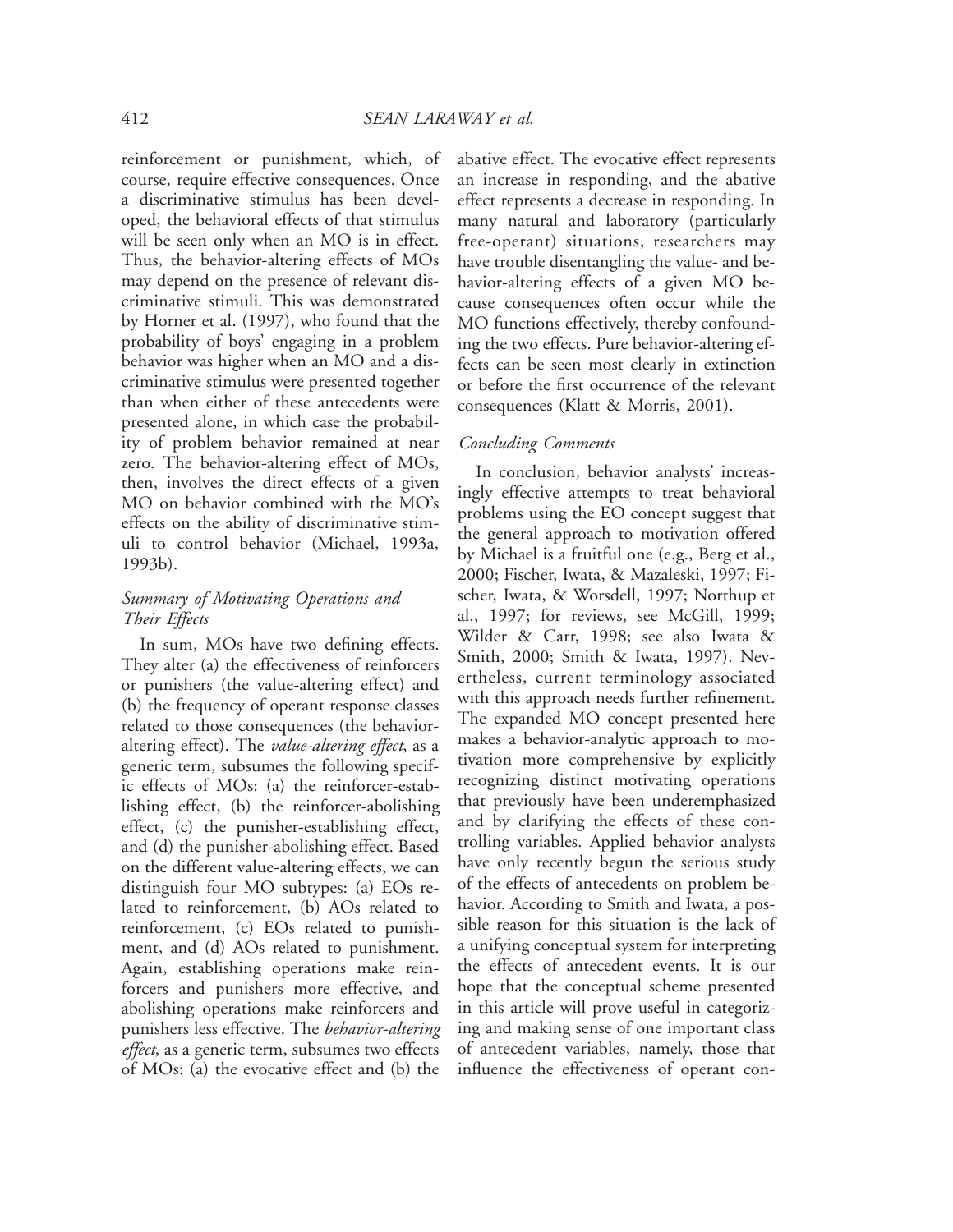sequences and behavior controlled by those consequences.

#### REFERENCES

- Agnew, J. L. (1998). The establishing operation in organizational behavior management. *Journal of Organizational Behavior Management, 18,* 7–19.
- Ailing, K. (1991). *The effects of a conditioned establishing operation on performance of a two-component chain.* Unpublished doctoral dissertation, Western Michigan University.
- Alberto, P. A., & Troutman, A. C. (1990). *Applied behavior analysis for teachers.* New York: Merrill.
- Berg, W. K., Peck, S., Wacker, D. P., Harding, J., McComas, J., Richman, D., & Brown, K. (2000). The effects of presession exposure to attention on the results of assessments of attention as a reinforcer. *Journal of Applied Behavior Analysis, 33,* 463–477.
- Biglan, A. (1995). *Changing cultural practices: A contextualist framework for intervention research.* Reno, NV: Context Press.
- Blakely, E., & Schlinger, H. (1987). Rules: Functionaltering contingency-specifying stimuli. *The Behavior Analyst, 10,* 183–187.
- Chase, P. N., & Hyten, C. (1985). A historical and pedagogic note on establishing operations. *The Behavior Analyst, 8,* 121–122.
- Cooper, J. O., Heron, T. E., & Heward, W. L. (1987). *Applied behavior analysis.* New York: Mac-Millan.
- da Cunha, R. N. (1993). *An experimental demonstration of the transitive conditioned establishing operation with pigeons.* Unpublished doctoral dissertation, Western Michigan University.
- da Cunha, R. N. (1995). Motivacao e analise do comportamento [Motivation and behavior analysis]. *Temas em Psicologia, 3,* 11–18.
- Dougher, M. J., & Hackbert, L. (2000). Establishing operations, cognition, and emotion. *The Behavior Analyst, 23,* 11–24.
- Elliot, A. J., Fuqua, R. W., Ehrhardt, K., & Poling, A. (2003). *The effects of editorial policy on the integration of basic and applied research: A crosscitation analysis.* Manuscript submitted for publication.
- Fischer, S. M., Iwata, B. A., & Mazaleski, J. L. (1997). Noncontigent delivery of arbitrary reinforcers as treatment for self-injurious behavior. *Journal of Applied Behavior Analysis, 30,* 335–338.
- Fischer, S. M., Iwata, B. A., & Worsdell, A. S. (1997). Attention as an establishing operation and as reinforcement during functional analyses. *Journal of Applied Behavior Analysis, 30,* 335–338.
- Food and Drug Administration. (2002, October 8). *Subutex and Suboxone approved to treat opiate dependence.* FDA Talk Paper T02-38. Retrieved Feb-

ruary 19, 2003, from http://www.fda.gov/bbs/ topics/ANSWERS/2002/ANS01165.html

- Foxx, R. M., & Shapiro, S. T. (1978). The timeout ribbon: A nonexlusionary timeout procedure. *Journal of Applied Behavior Analysis, 11,* 125–136.
- Goh, H.-L., Iwata, B. A., & DeLeon, I. G. (2000). Competition between noncontingent and contingent reinforcement schedules during response acquisition. *Journal of Applied Behavior Analysis, 33,* 195–205.
- Guerin, B. (1994). *Analyzing social behavior: Behavior analysis and the social sciences.* Reno, NV: Context Press.
- Hagopian, L. P., Fisher, W. W., & Legacy, S. M. (1994). Schedule effects of noncontingent reinforcement on attention-maintained destructive behavior in identical quadruplets. *Journal of Applied Behavior Analysis, 27,* 317–325.
- Hall, G., & Sundberg, M. L. (1987). Teaching mands by manipulating conditioned establishing operations. *The Analysis of Verbal Behavior, 5,* 41–53.
- Hixson, M. D. (1995). *The development of a transitive conditioned establishing operation.* Unpublished master's thesis, Western Michigan University.
- Horner, R. H., Day, M. H., & Day, J. R. (1997). Using neutralizing routines to reduce problem behaviors. *Journal of Applied Behavior Analysis, 30,* 601–613.
- Iwata, B. A., & Smith, R. G. (2000). Establishing operations in applied behavior analysis [Special section]. *Journal of Applied Behavior Analysis, 33,* 401–514.
- Iwata, B. A., Smith, R. G., & Michael, J. (2000). Current research on the influence of establishing operations on behavior in applied settings. *Journal of Applied Behavior Analysis, 33,* 411–418.
- Julien, R. M. (2001). *A primer of drug action.* New York: Freeman.
- Keller, F. S., & Schoenfeld, W. N. (1950). *Principles of psychology.* New York: Appleton-Century-Crofts.
- Klatt, K. P., & Morris, E. K. (2001). The Premack principle, response deprivation, and establishing operations. *The Behavior Analyst, 24,* 173–180.
- Lamarre, J., & Holland, J. G. (1985). The functional independence of mands and tacts. *Journal of the Experimental Analysis of Behavior, 43,* 5–19.
- Laraway, S., Snycerski, S., Michael, J., & Poling, A. (2001/2002). The abative effect: A new term to describe the action of antecedents that reduce operant responding. *The Analysis of Verbal Behavior, 18,* 101–104.
- Lohrmann-O'Rourke, S., & Yurman, B. (2001). Naturalistic assessment of and intervention for mouthing behaviors influenced by establishing operations. *Journal of Positive Behavior Interventions, 3,* 19–27.
- McGill, P. (1999). Establishing operations: Implications for the assessment, treatment, and preven-